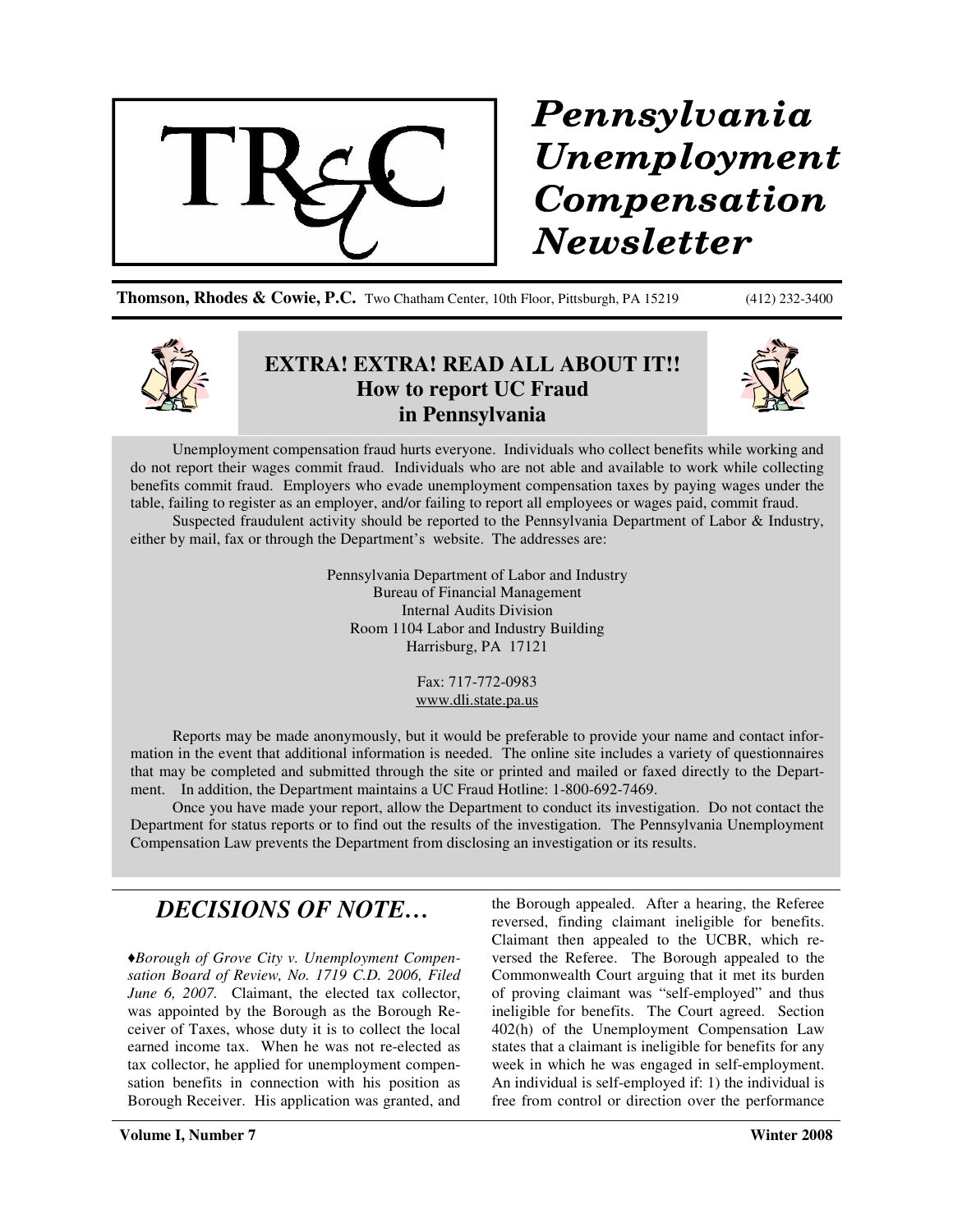of services, and 2) the individual is customarily engaged in an independently established trade, occupation, profession or business.

∼

*Crystal Williams v. Unemployment Compensation Board of Review, No. 1961 C.D. 2006, Filed June 8, 2007.* Employer had a harassment policy that prohibited the use of racial nicknames, slurs or labels. Claimant was aware of the policy but repeatedly made comments in front of her co-workers calling bi-racial children "zebras." Claimant argued that she was not guilty of willful misconduct or violating the employer's rule because the term "zebra" is not offensive and, even if it is offensive, she did not intend it to be so. The Court was not persuaded and found claimant used the term "zebra" as either a racial nickname, slur or label, and it is irrelevant whether she also intended it to be offensive. Benefits were denied.

∼

*City of Pittsburgh, Department of Public Safety v. Unemployment Compensation Board of Review, No. 2103 C.D. 2006, Filed June 13, 2007.* Claimant, a school crossing guard, was initially denied benefits in June because the Collective Bargaining Agreement provided her with a reasonable assurance of returning to work at the end of the school summer vacation recess. Claimant appealed and was granted benefits by the UCBR, which found claimant was employed by the City, not by an educational service agency. Therefore, the UCBR concluded claimant was eligible for benefits. The City appealed arguing that it met the definition of an "educational service agency" because it established the Office of School Guards solely to provide a safety service to schools. The Court noted that §402.1(4) of the Law defines an educational service agency as "a governmental entity which is established and operated exclusively for the purposes of providing such services to one or more educational institutions." The uncontroverted evidence is that the Office of School Guards operates solely to provide safety services to schools. As such, benefits were denied.

*Eilene Shaffer v. Unemployment Compensation Board of Review, No. 119 C.D. 2007, Filed June 25, 2007.* Claimant resigned her position when employer moved its place of business, adding 15-30 minutes each way to claimant's daily commute. Before employer moved, claimant's in-laws provided daycare services for claimant's 5-year old child. They were unable to do so after employer's move because of the additional commute time involved. Before resigning, claimant investigated a daycare facility for her child,

∼

but determined it would not be cost effective. Claimant did not look into any other child care arrangement. Because she did not make a concerted effort to find alternative child care arrangements, the Court found that claimant did not have cause of a necessitous and compelling reason to voluntarily terminate her employment. Benefits were thus denied.

∼

*Margarita I. Davila v. Unemployment Compensation Board of Review, NO. 255 C.D. 2007, Filed June 26, 2007.* Claimant, a social worker, applied for and was accepted into employer's DROP program, in which employees who are of retirement age may choose to participate. Under the program, the employee must retire within 4 years of the date he or she applied to participate in the DROP program. After retiring, claimant sought unemployment compensation benefits, alleging that she had a necessitous and compelling reason for terminating her employment, i.e., she was legally obligated under the DROP program to resign within 4 years of entering the program. The Court held that claimant failed to meet her burden of proof. Her sole reason for retiring was because of her participation in the program. Claimant did not establish that she was in danger of losing her job had she not entered the DROP program. As such, benefits were denied.

∼

*Shirley Glenn v. Unemployment Compensation Board of Review, No. 2343 C.D. 2006, Filed July 17, 2007.* Employer had a written policy against theft of any kind, a violation of which could result in immediate discharge. Claimant worked full-time as employer's director of environmental services. On April 30, 2006, she removed a scrubber from the workplace to use on her floors at home. Employer subsequently discovered the missing scrubber and confronted claimant. Claimant lied and told employer that she loaned the scrubber to a sister facility. Later, she contacted employer, told the truth and returned the scrubber. Employer discharged claimant for violation of its rule and dishonesty. Claimant was denied benefits. On appeal, claimant argued that her conduct did not constitute willful misconduct because employer did not enforce its rule prohibiting theft of property. Claimant maintained that she initially lied about taking the scrubber because she was the only African-American employee and was treated differently than her white co-workers. The Court noted, however, that claimant failed to show that she was disparately treated. No evidence was presented to show that claimant's co-workers lied to employer regarding the whereabouts of equipment they may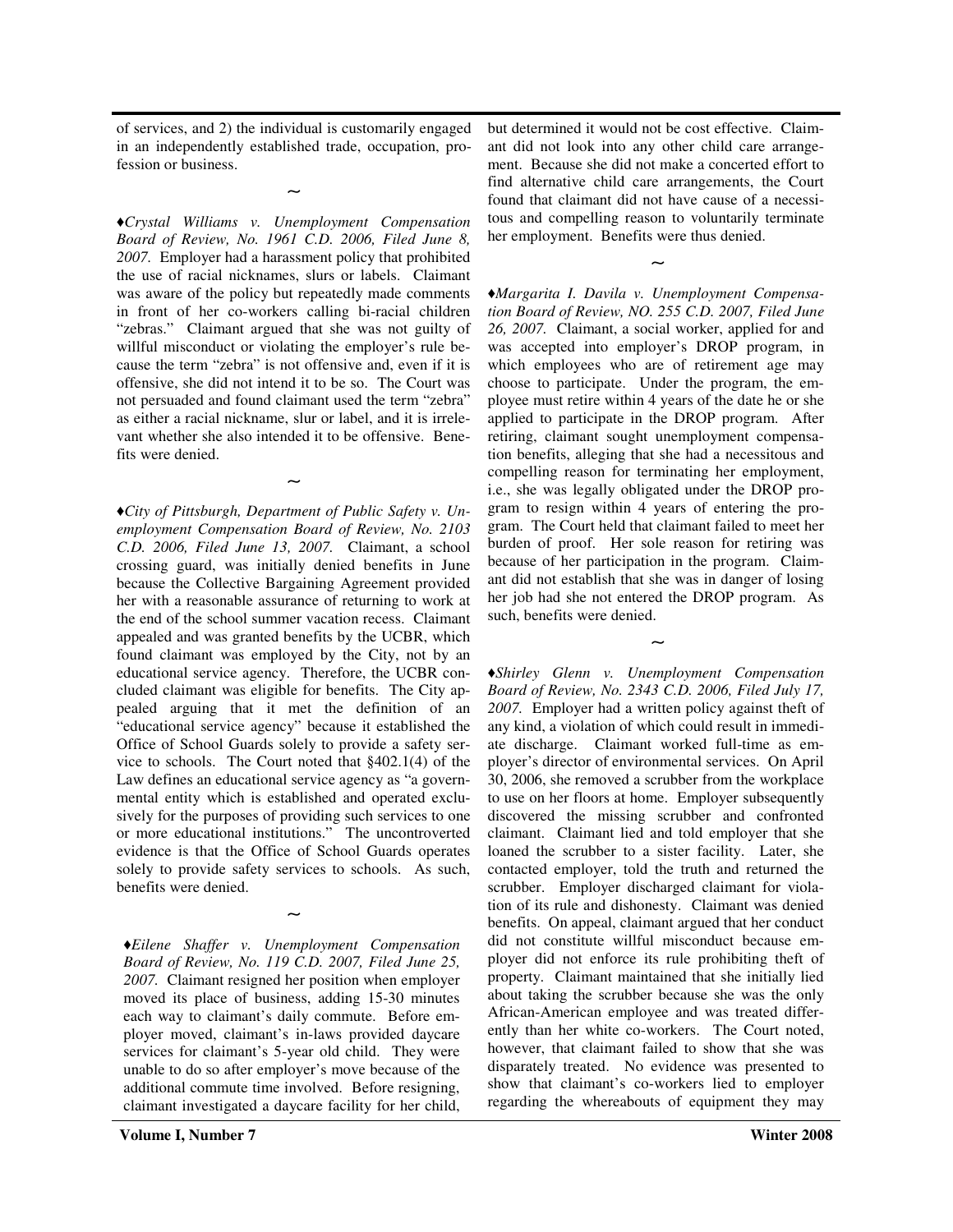have taken from employer's premises in violation of the rule. The denial of benefits was affirmed.

∼

*Carlynton School District v. Unemployment Compensation Board of Review, No. 260 C.D. 2007, Filed July 19, 2007.* Claimant, a substitute school teacher, worked various assignments at different rates of pay during the 2005-2006 academic year. In June of 2006, employer sent claimant a letter assuring her that it anticipated continuing claimant's employment in the 2006-2007 school year on a day-to-day basis. Claimant subsequently filed for and was awarded unemployment compensation benefits. Employer appealed arguing that its reasonable assurance of continued employment precluded claimant from receiving benefits. The Court agreed. There was no evidence that the letter changed the terms of claimant's employment as a per diem substitute teacher from the 2005-2006 school year to the 2006-2007 school year. Accordingly, the awarded of benefits was reversed.

∼

*Mark A. Jackson v. Unemployment Compensation Board of Review, No. 2286 C.D. 2006, Filed September 27, 2007.* In August of 2000, claimant stopped working due to health-related problems and received benefits through employer's long-term disability plan. On April 16, 2006, claimant filed an application for unemployment compensation benefits. The Service Center determined that claimant was not financially eligible, and claimant appealed. After a hearing, the Referee affirmed the Service Center's determination. The "base year" relative to claimant's application was January 1, 2005 to December 31, 2005, during which time claimant had no wages. Claimant appealed to the UCBR, arguing that his disability payments should be considered "wages" for purposes of determining his eligibility for benefits under §204(b) of the Workers' Compensation Act. That section provides that an injured worker may elect to have his base year for unemployment compensation purposes consist of the four quarters preceding the work injury. The UCBR disagreed because claimant's disability was not compensable under the Workers' Compensation Act and affirmed the denial of benefits. Claimant then sought review by the Commonwealth Court. Claimant argued that, although he was not receiving benefits under the Workers' Compensation Act, his disability was workrelated. The Court noted that claimant's injuries are not compensable under the Workers'Compensation Act. The UCBR did not err in determining that claimant is ineligible for benefits under the Unemployment Compensation Law.

*Thomas C. Chishko v. Unemployment Compensation Board of Review, NO. 677 C.D. 2007, Filed October 15, 2007.* In June 2005, Claimant applied to the Indiana UC Service Center for benefits, and received \$4,302 for the 15 claim weeks from October 8, 2005 through January 14, 2006. During that time frame, claimant entered into an oral agreement with Woodward to renovate a house for resale. Woodward purchased all materials and supplies. Claimant performed the actual renovations, for which he received \$700 per month. Claimant did not report his construction work to the UC Service Center. After receiving an anonymous tip and conducting an investigation, the UC Service Center determined that claimant had been overpaid benefits in the amount of \$4,302. The UC Service Center also issued a Notice of Penalty Weeks Determination, finding that claimant knowingly failed to disclose his employment and subjecting him to an additional 17-week period of disqualification. Claimant appealed. Claimant argued that he did not report his work because Woodward never paid him. The Court noted, however, that claimant failed to disclose that he worked 55 hours per week on the project, received \$700 per month and expected to receive 50% of the profits generated by the sale of the house. Claimant deliberately misled the Department. As such, the imposition of penalty weeks was appropriate.

∼

*Montgomery County Head Start v. Unemployment Compensation Board of Review, No. 154 C.D. 2007, Filed December 3, 2007.* Employer appealed a decision of the UCBR which found that employer's Head Start program was not an educational institution and that, therefore, benefits were granted to 3 employees during the summer break between academic years. Section 402.1(1) of the Unemployment Compensation Law prohibits employees of an "educational institution" from collecting benefits if they are unemployed during their summer vacations so long as they receive "reasonable assurance" that they will continue to have a job in the next academic year. The Court held that an "educational institution" is not necessarily a "school." Employer's Head Start program provides health, nutritional, psychological, social, speech and language services in addition to teaching children basic concepts such as colors, weather, body parts, common household items, foods and animals. As such, the Head Start program is an educational institution and its employees who are expected to continue working in the fall are not entitled to benefits during the summer break.

∼